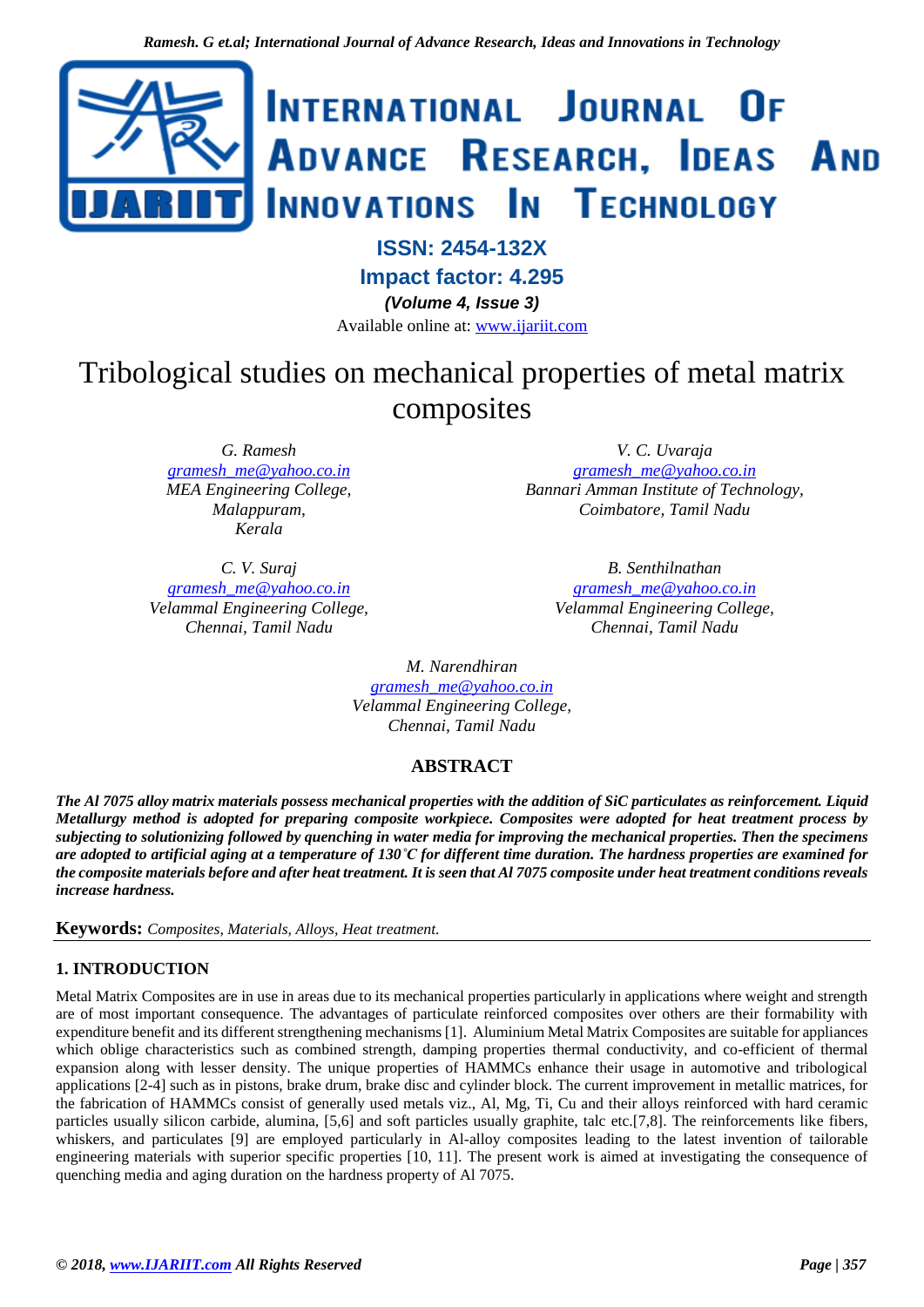#### *Ramesh. G et.al; International Journal of Advance Research, Ideas and Innovations in Technology*

#### **2. MATERIALS SELECTION**

In this paper, SiC particulates reinforced with Al 7075 matrix composite is selected the nominal chemical composition of Al 7075 alloy is given in Table 1. The hardness of the specimens was measured using brinell micro hardness tester by applying a load of 100 kgf and the average hardness from 10 different data of the experiments was considered.

| T1<br>Elements | $\sim$<br>ົບ⊥ | $\sim$<br>HΑ<br>⊥ ∪ | -<br>~u            | Mn                                  | $\mathbf{v}$<br>Ni.             | -<br>∠⊥⊥                                                                  | m.<br>. .         | Mφ               | -<br>$\tilde{}$        | $\mathbf{L}$      |
|----------------|---------------|---------------------|--------------------|-------------------------------------|---------------------------------|---------------------------------------------------------------------------|-------------------|------------------|------------------------|-------------------|
| $\%$<br>W      | 0.06          | .1c<br><b>v.iu</b>  | $\sqrt{2}$<br>1.02 | $\sim$<br>$\cdot$ $\prime$ $\prime$ | $\sim$<br>$\Omega$<br>.<br>v.v. | $\overline{\phantom{0}}$<br>$\overline{\phantom{a}}$<br>D. <sub>0</sub> 2 | 0.04 <sup>o</sup> | $\sim$<br>,,,,,, | $\sim$<br>$\mathbf{v}$ | $\sim$<br>Balance |

#### **Table 2: Reinforcement Size**

|               | $\sim$<br>170<br>ישוט<br>____ | $\sim$<br>50.0<br>$\cup$ liap   |
|---------------|-------------------------------|---------------------------------|
| $\sim$<br>51C | $\overline{f}$<br>ZU          | -------<br>.<br>.<br><br>$\sim$ |

#### **3. PREPARATION OF HYBRID ALUMINUM METAL MATRIX COMPOSITES (HAMMCS)**

Stir casting technique is used to fabricate Al 7075 alloys with a varying weight percentage of SiC reinforcement. The stirrer is used to stir the molten metal in a semi-solid state. The melt was maintained at a temperature between 750 to 800˚C for one hour. Vortex was created by using a mechanical stirrer. One specimen Al7075 reinforced with 3% SiC, were made with the same procedure. Hardness measurements were carried out on the specimen. Specimen were tested using Brinell hardness tester machine. A load of 500 Kgf for a period of 30 seconds was applied with a ball indenter of 10 mm diameter. The test was carried out in five different regions. Hardness was determined by measuring the indentations diameter produced. The average of all the five readings was taken as the hardness of the composite.

#### **4. HEAT TREATMENT PROCESS**

Al 7075 matrix alloy with SiC particulates reinforced composites were subjected to solutionizing treatment at a temperature of 460˚C for a period of 2 hr using muffle furnace, followed by quenching in three different quenchants viz, air, and water.Artificial aging treatment was carried out for the duration of 2 hr to 10 hr in steps of 2 hr.

## **5. RESULTS AND DISCUSSION**

#### **Hardness Survey:**

Hardness test was carried out using Brinell hardness tester and then the average values were used to calculate hardness number. A considerable increase in hardness of the matrix was seen with the addition of SiC particles. It is observed that with increased weight % of reinforcement in the matrix alloy, there is a significant improvement in the hardness of the composites. The hardness of HAMMCs increases with a weight percentage of particulate in the Al alloy matrix.